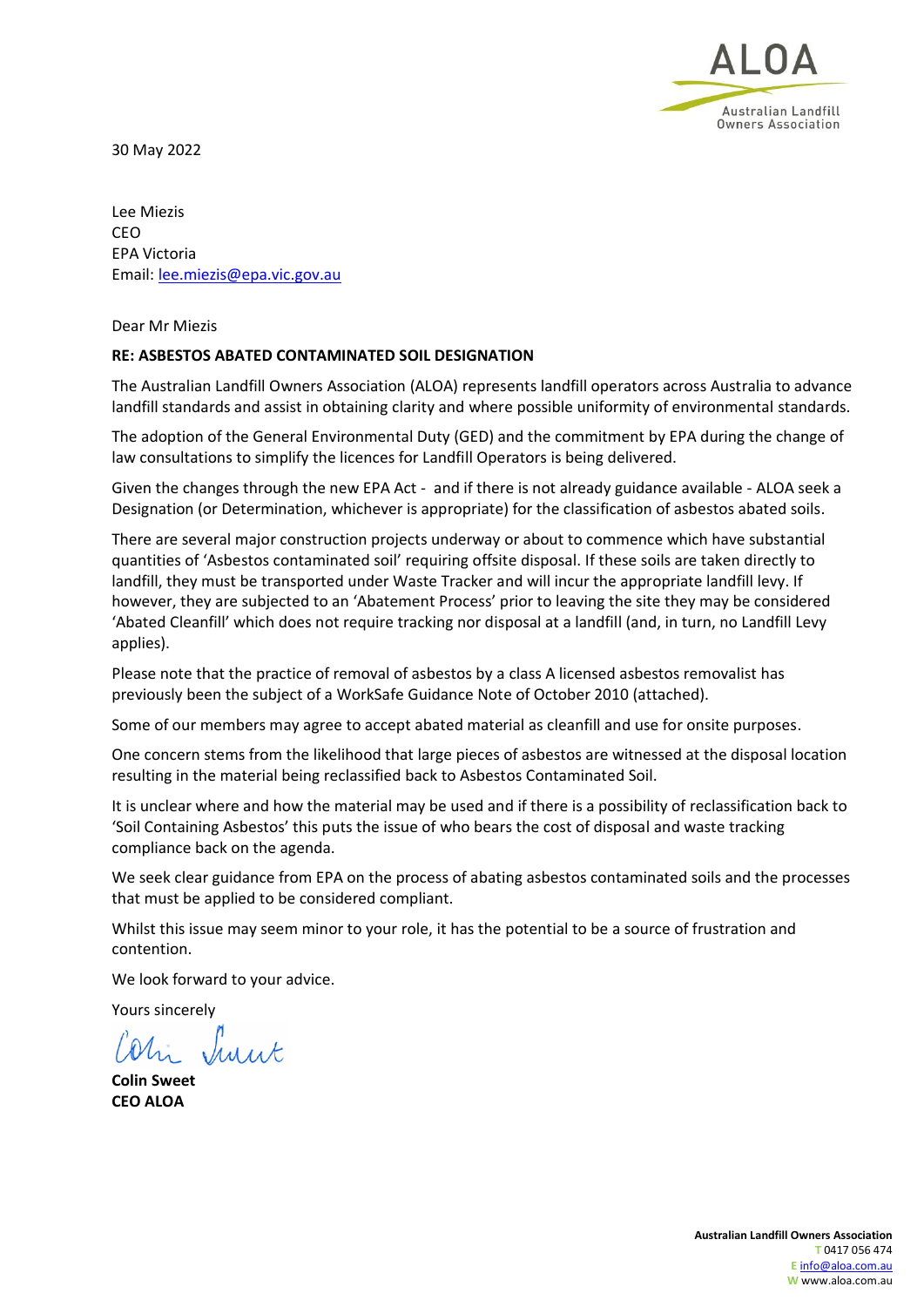

## **Guidance Note**

# Asbestos-contaminated soil

This information sheet provides advice for any person (including employers, removalists and commercial contractors) inspecting, removing, transporting and disposing of asbestos-contaminated soil.

### **October 2010**

**Work Safe** 

#### **Background**

Asbestos may be found in soil on any property, including businesses and residential sites. For example, it may be present because buildings that contained asbestos were not demolished and disposed of properly or asbestos-contaminated soil was used as a top soil or fill material.

Asbestos in soil is a risk to health if fibres can become airborne so they may be inhaled. The risk may be increased depending on the type and amount of asbestos material in the soil, and if there is potential for it to become disturbed or airborne.

Exposure to asbestos can cause mesothelioma, asbestosis and lung cancer. All people must be protected against the risk of asbestos-related disease resulting from the exposure to airborne fibres.

There are legal requirements that prohibit anyone supplying, storing, transporting, selling, using and re-using asbestos-contaminated soil that contains any visible amount of asbestos.

#### Inspecting asbestos-contaminated soil

If asbestos-contaminated soil is intended to be supplied, stored, transported, sold or used it must be inspected by a competent person.

The person who has management or control of the soil must ensure any visible asbestos-containing material (ACM) is removed so far as is reasonably practicable throughout the supply chain.

After a competent person determines the soil contains no visible asbestos it can be used for its intended purpose.

If ACM becomes visible in the soil at a later stage, the soil must be inspected again and all visible asbestos removed. This is the duty of the person with management and control of the soil at that stage.

This duty does not apply to licensed transporters disposing of asbestos-contaminated soil as asbestos waste.

Sometimes it may be more cost-effective to remove and dispose of soil as asbestos-containing waste instead of following the inspection and clearance processes that may otherwise be required.

#### Who can inspect asbestos-contaminated soil?

A competent person should inspect the soil to determine the likely amount of contamination and later to confirm all visible ACM has been removed so far as is reasonably practicable.

The extent of the inspection required depends on factors including background knowledge of the soil and site, the likely amount (breadth and depth) of asbestos contamination and the likely source of the contamination.

A competent person should write a statement about the inspection and outcome (see example A). This statement should be given to the person receiving the soil (eg transporter, landfill operator etc).

Note: A competent person must have the ability to identify ACM or potential ACM and have experience in asbestos removal work to undertake visual inspections.

#### Who can remove asbestos contamination from soil?

All activities required to remove asbestos from soil must be done by a class A licensed asbestos removalist, unless it takes less than one hour to remove the contaminated soil. This includes the use of any machinery and equipment (eg an excavator) to move contaminated soil to disposal vehicles.

If the asbestos contamination is only minor (eg it takes less than one hour to be removed) it can be removed by a class A or class B removalist, or an appropriately trained person.

#### Transporting asbestos-contaminated soil

Asbestos contaminated soil must be damp before being packaged for transport. This prevents the chance of dust and fibres becoming airborne.

Soil should be carefully transferred to a suitable container, then sealed and labelled as asbestos-containing.

Owners and operators of vehicles that transport waste asbestos from an industrial or commercial source must hold an Environment Protection Authority (EPA) waste transport permit.

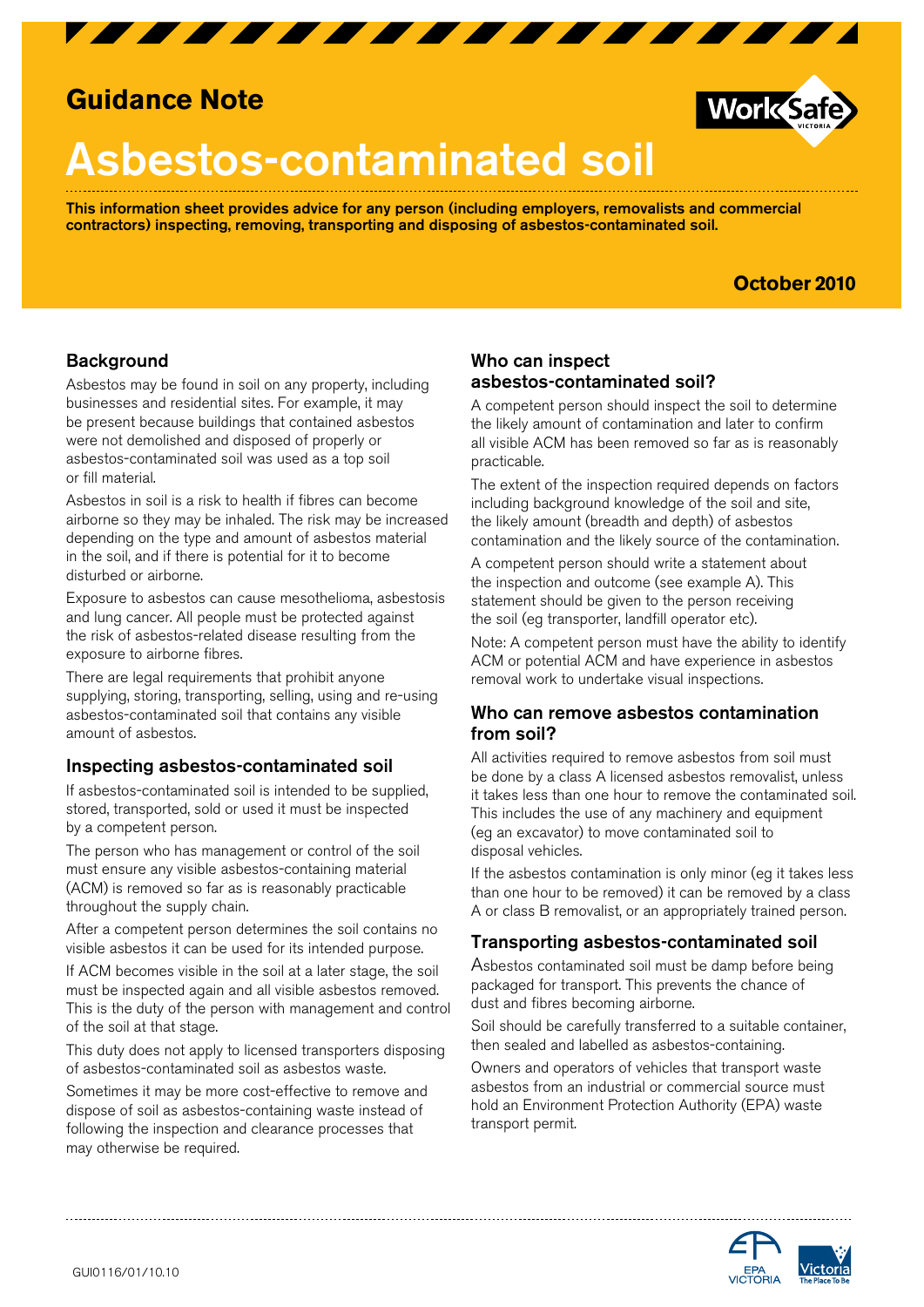If a commercial contractor (eg a licensed asbestos removalist) removes asbestos from a domestic source, they must have transport certificates and a permitted vehicle.

Further information on the transport, disposal and packaging of waste asbestos can be found in Industrial Waste Resource Guidelines – Asbestos transport and disposal at **epa.vic.gov.au** 

To find a list of licensed transporters see EPA's Prescribed industrial waste database.

#### Disposing of asbestos-contaminated soil

The EPA controls the disposal of waste asbestos from a workplace or household and the transportation of asbestos of industrial origin (including commercial or trade).

Asbestos from industrial and commercial activities, and asbestos from domestic premises that is removed by a contractor, is prescribed industrial waste and must be deposited at a site licensed to accept asbestos using waste code N<sub>220</sub>

Soil that contains asbestos and no other contaminants must be disposed of as asbestos-containing material using waste code N220.

Before disposing of waste asbestos, the removalist, appropriately trained person or commercial contractor should contact the disposal site to confirm if and when it can accept this type of waste.

To find sites licensed to accept waste asbestos, go to Asbestos at epa.vic.gov.au

If a landfill is licensed to receive asbestos, it can also receive soil with asbestos (no other contaminants). A \$30 per tonne asbestos landfill levy would apply.

Soil with contaminants in addition to asbestos must be assessed and labelled as category A, B or C using the Industrial Waste Resource Guidelines – Soil hazard categorisation and management at **epa.vic.gov.au** 

Soil must then be packaged appropriately for disposal and taken to a facility licensed to accept both asbestos and the category of waste. The waste transport certificate must note the soil category code (contaminated soil A, B, C), listing asbestos as a contaminant.

#### Example A **Sample statement of a soil inspection and outcome by a competent person**

As a competent person in relation to asbestos matters, I inspected the soil at [insert address and specific soil location] for the visible presence of asbestos-containing material (ACM) on [insert date and time].

This inspection was undertaken in the presence of a class A licensed asbestos removalist and all removal of ACM was undertaken by a class A licensed asbestos removalist.

The process involved removing any visible ACM from the surface of the soil, then dispersing the soil to a satisfactory depth to be inspected for the presence of asbestos. Any further visible ACM was removed.

I confirm visible asbestos-containing material has been removed so far as is reasonably practicable from the soil at the above-named address and specific soil location. Hence the prohibitions (for supply, storage, transport, sale, use or re-use) relating to asbestos-containing material do not apply to this soil.

If ACM becomes visible at a later stage, any person who has management and control of this soil must also inspect it and remove any visible ACM. If ACM becomes visible and is not removed, the prohibitions relating to asbestos-containing material will again apply to this soil.

| Signature: |  |  |  |  |  |  |  |  |  |  |  |
|------------|--|--|--|--|--|--|--|--|--|--|--|
| Name:      |  |  |  |  |  |  |  |  |  |  |  |
| Position:  |  |  |  |  |  |  |  |  |  |  |  |
| Date:      |  |  |  |  |  |  |  |  |  |  |  |

## **Further information**

WorkSafe Advisory Service 1800 136 089 worksafe.vic.gov.au/asbestos

Environment Protection Authority 03 9695 2722 epa.vic.gov.au

Related WorkSafe publications Compliance Code, Removing asbestos in workplaces

Related websites ephc.gov.au/contam